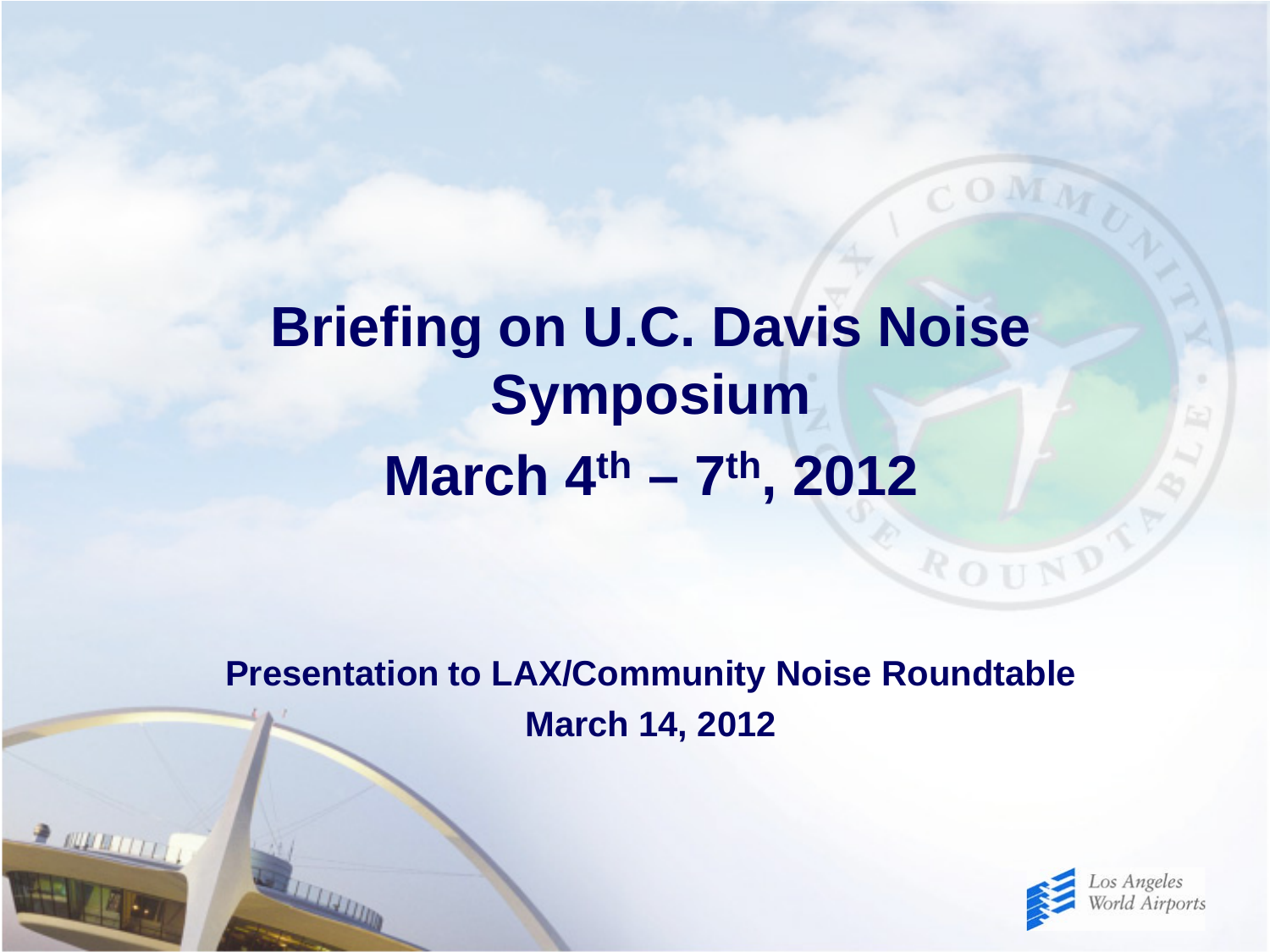#### **Overview**

- **Navigating NextGen**
	- **Performance Based Navigation (PBN)** 
		- **Pros & Cons**
	- **RNAV has arrived**
		- **More procedures are in the process with the FAA**
- **NextGen Perspectives**
- **Land Use compatibility issues**



ROUN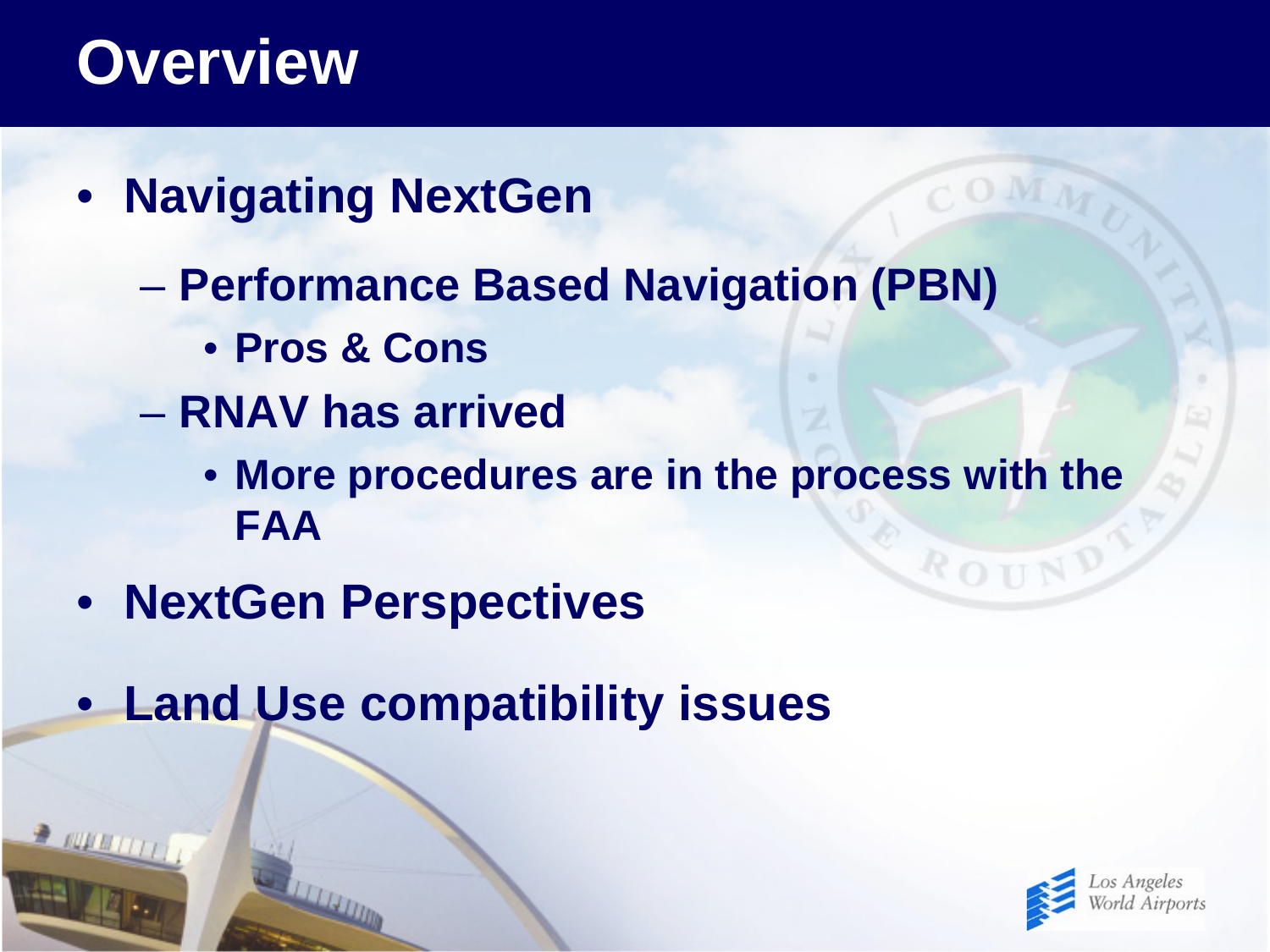#### **Definitions**

- **PBN (Performance Based Navigation):** 
	- **A framework for defining performance requirements in "navigation specifications".**
	- **Includes RNAV and RNP.**
	- **Uses least amount of energy by aircraft to get from point A to B.**
- **RNAV (Area Navigation):**
	- **enables aircraft to fly on any desired flight path within the coverage of ground-or spaced-based navigation aids, i.e., 'point-to-point'.**
- **RNP (Required Navigation Performance):** 
	- **RNAV with the addition of an onboard performance monitoring and alerting capability; this enhances the pilot's situation awareness and can enable reduced obstacle clearance or closer route spacing without intervention by air traffic control.**

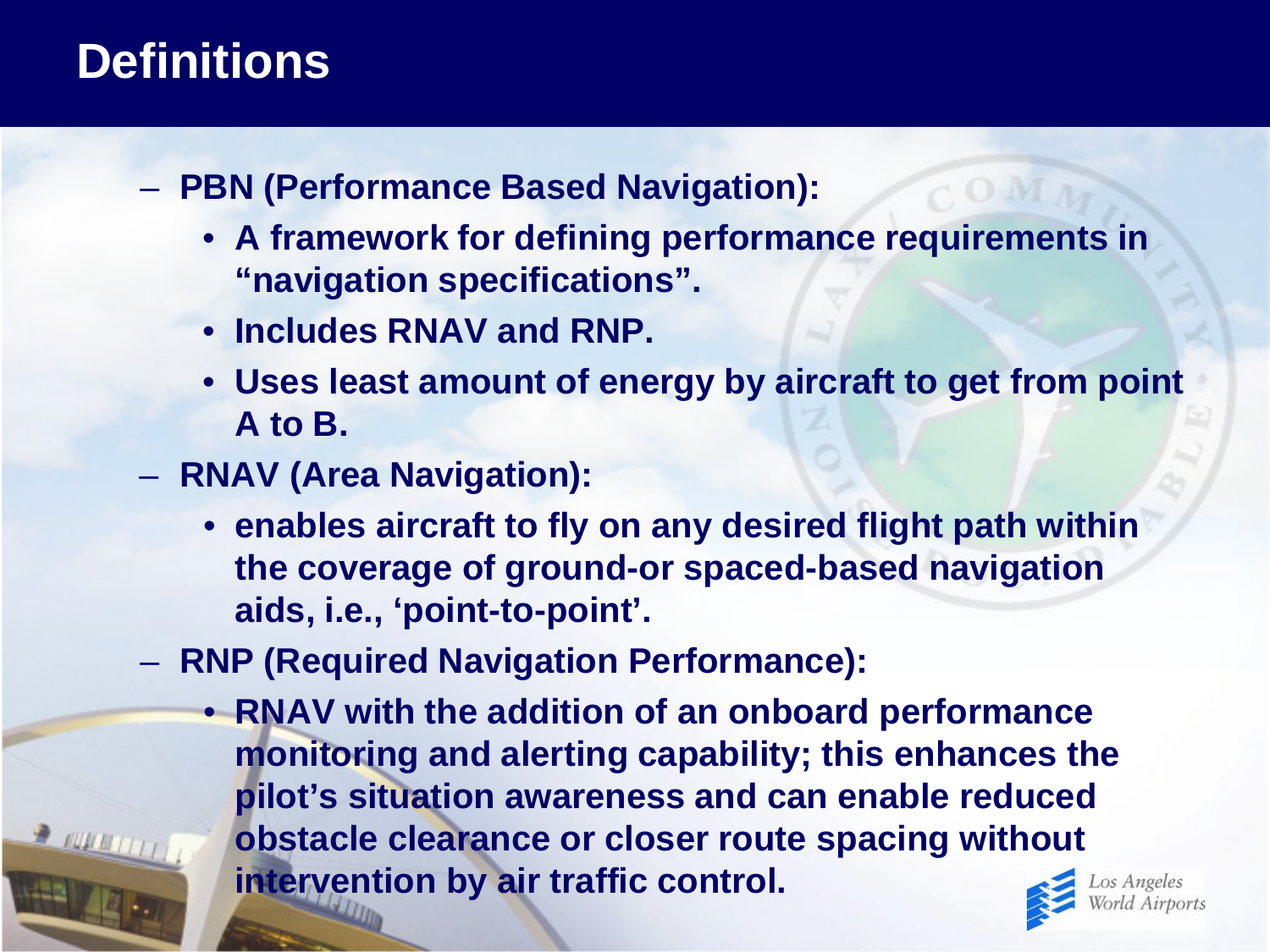## **PBN Pros and Cons**

- **Pros**
	- **Condenses flight tracks, less dispersion**
	- **Saves fuel**
	- **Reduces Emissions**
	- **Enhances Safety**
	- **Reduces Noise for Some**
- **Cons**
	- **Condenses flight tracks, less dispersion**
	- **Changes flight path**
	- **Increases noise for some**
- **FOR ALLETTE INCREASES overflights for some**

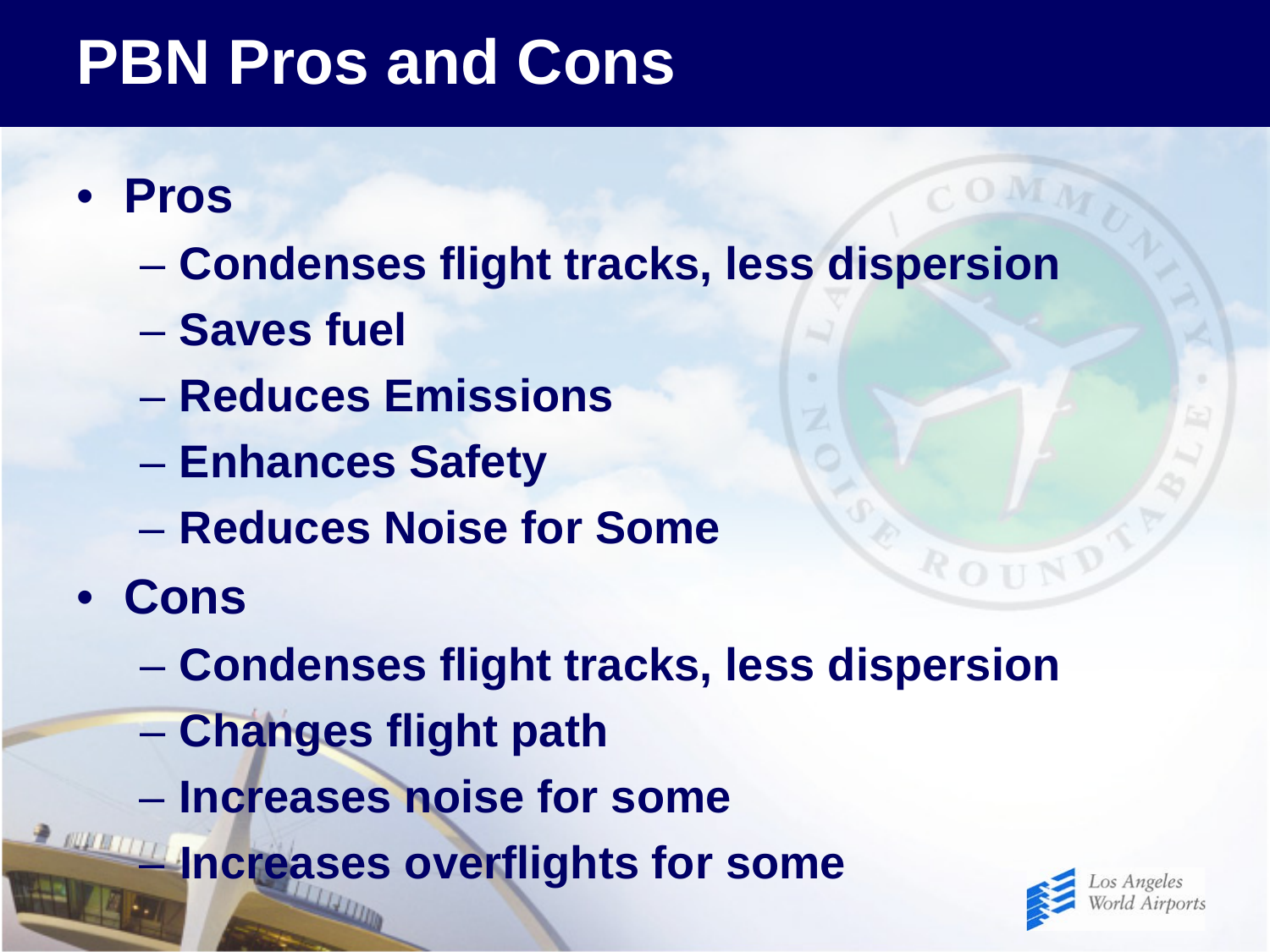#### **RNAV at Portland International Airport**

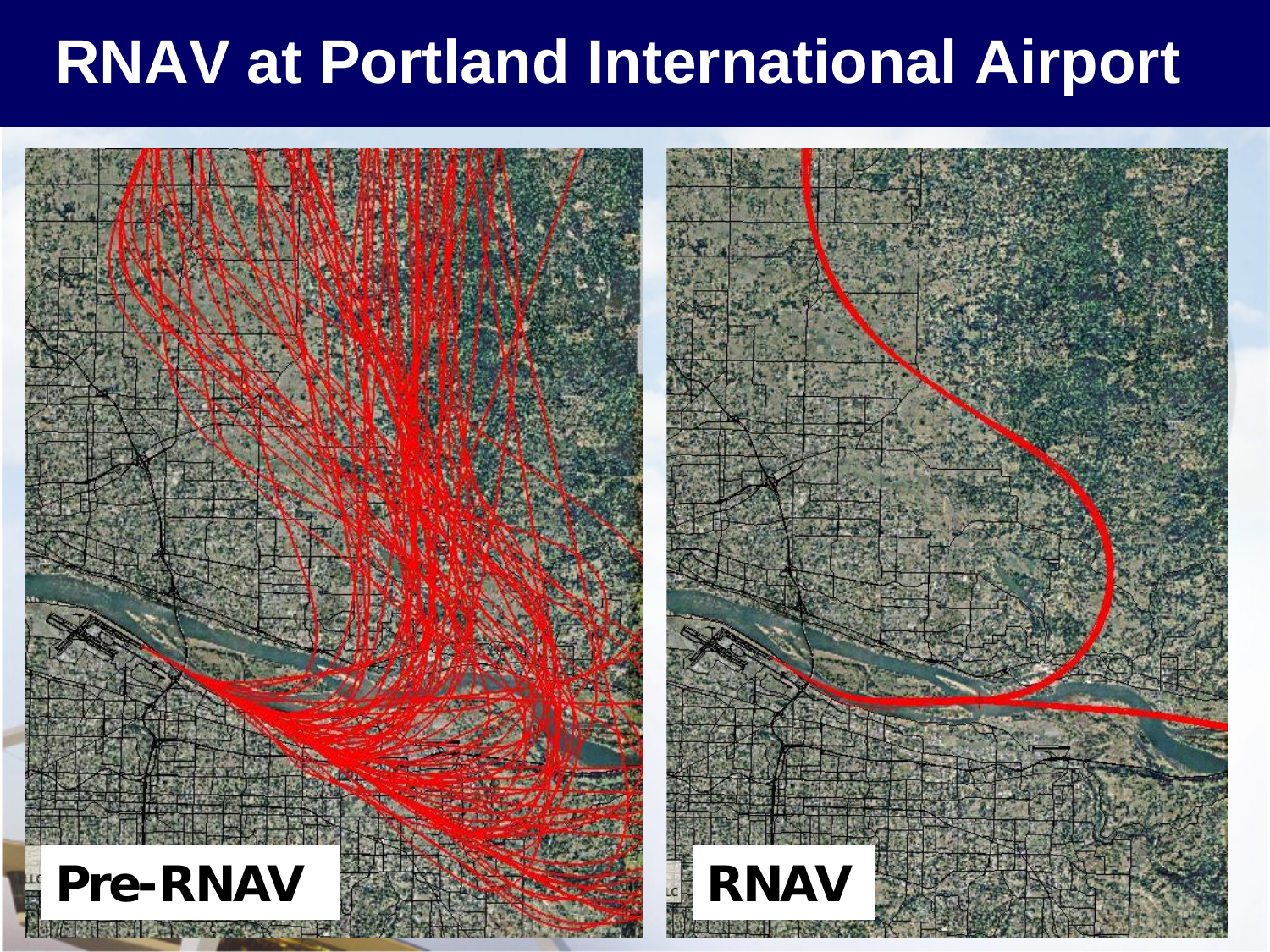# **Community Perspective**

- **Mixed reviews**
	- **Residents on the periphery of air routes generally like it** 
		- **No longer have dispersed flights tracks over their home**
	- **Residents under air route dislike it**
		- **Have all the burden**

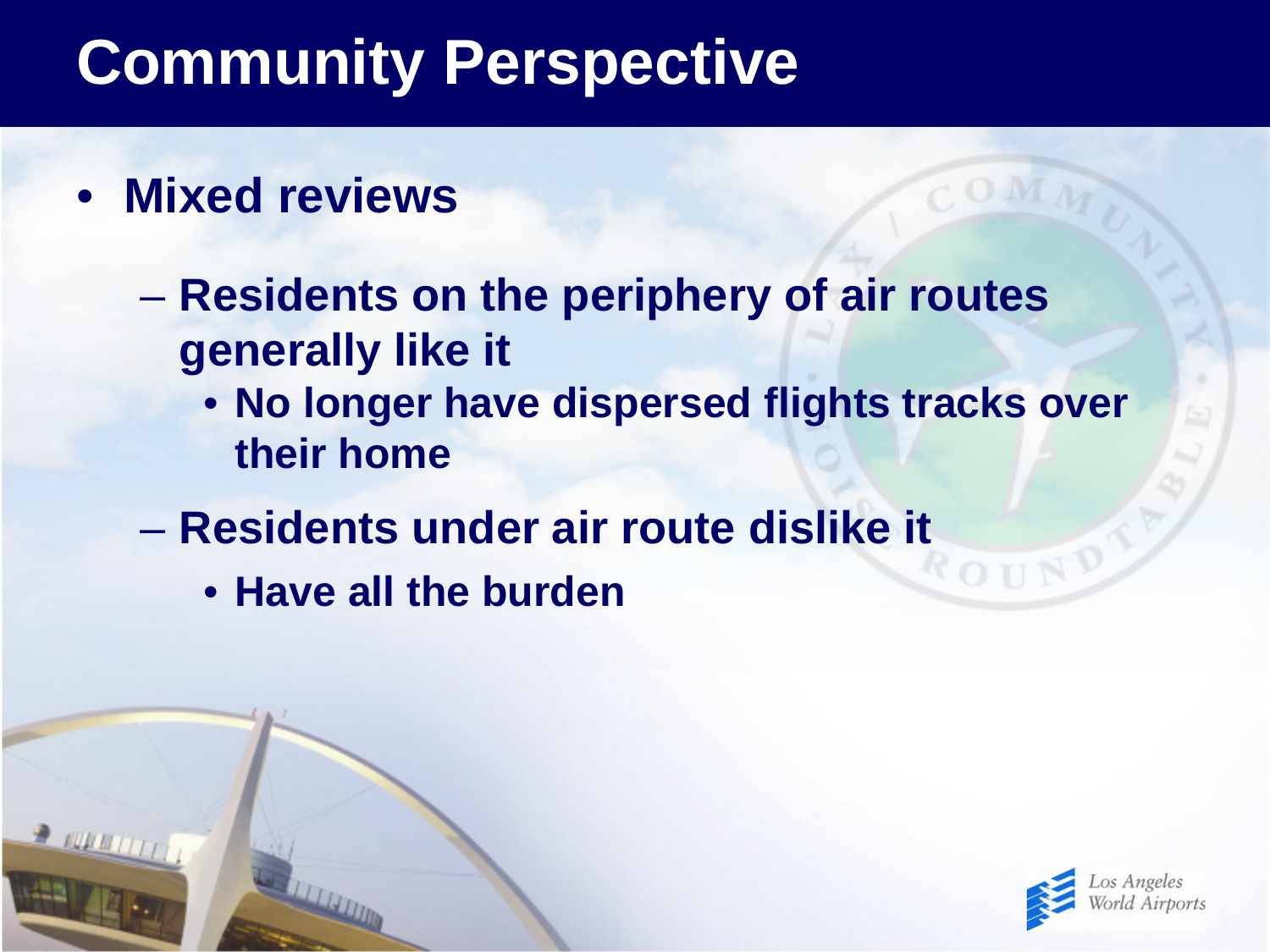# **Airport Perspective**

- **Airports have mixed reviews about RNAV/PBN**
	- **Could cause more problems than solutions**
	- **Need a transparent process**
- **John Wayne Airport**
	- **Residents requested RNAV; FAA implemented RNAV; now residents want dispersed tracks again**
- **Phoenix Sky Harbor Airport**
	- **Residents like it; condenses flight tracks to keep aircraft away from residential communities**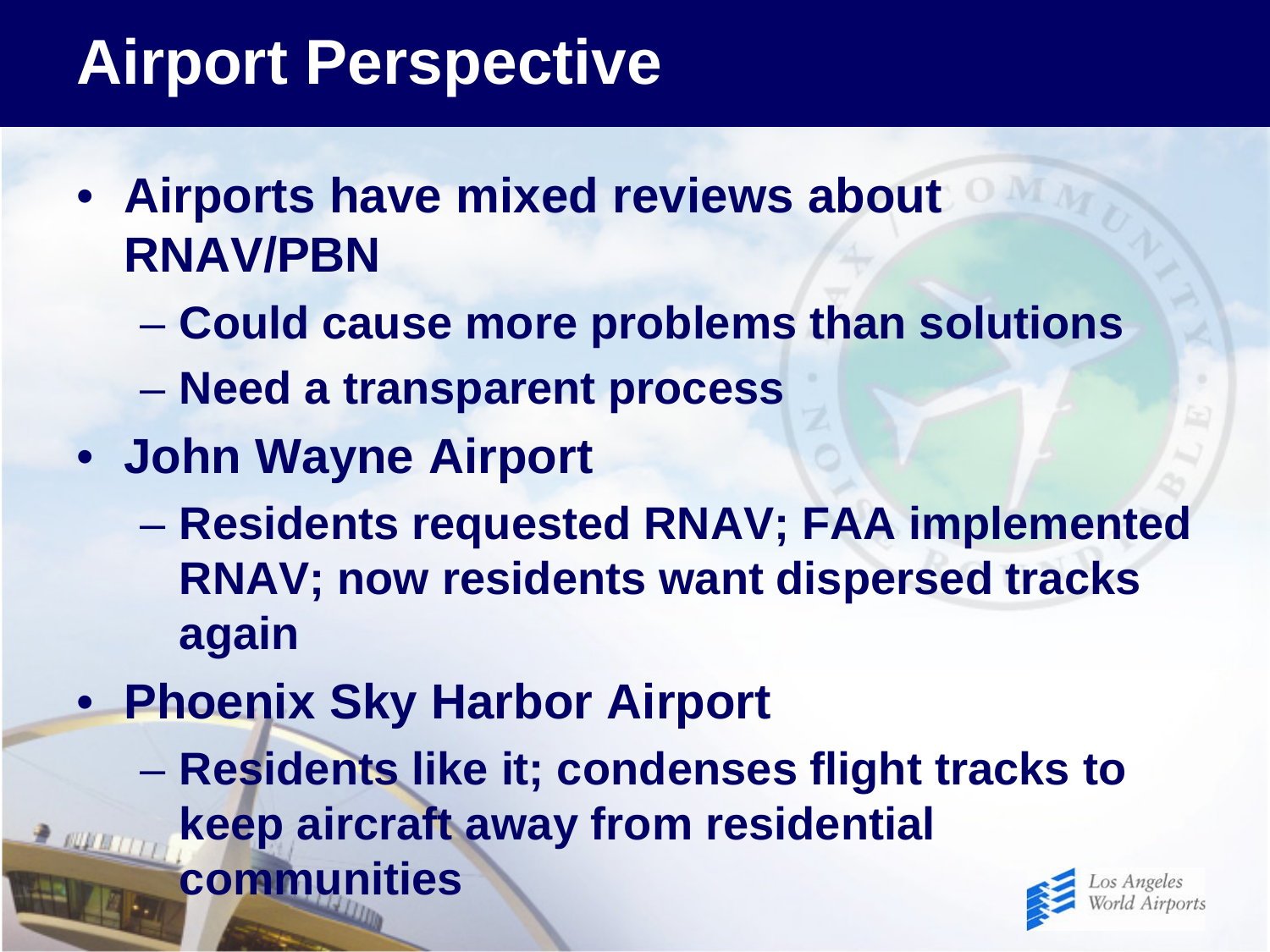## **Air Carrier Perspective**

- **Air Carriers love RNAV**
	- **Saves time: most direct route possible**
	- **Saves fuel = reduces emissions = less noise**
		- **Delta Airlines saved \$25 million dollars annually**
	- **40% to 50% less communication between pilots and FAA Air Traffic Control**

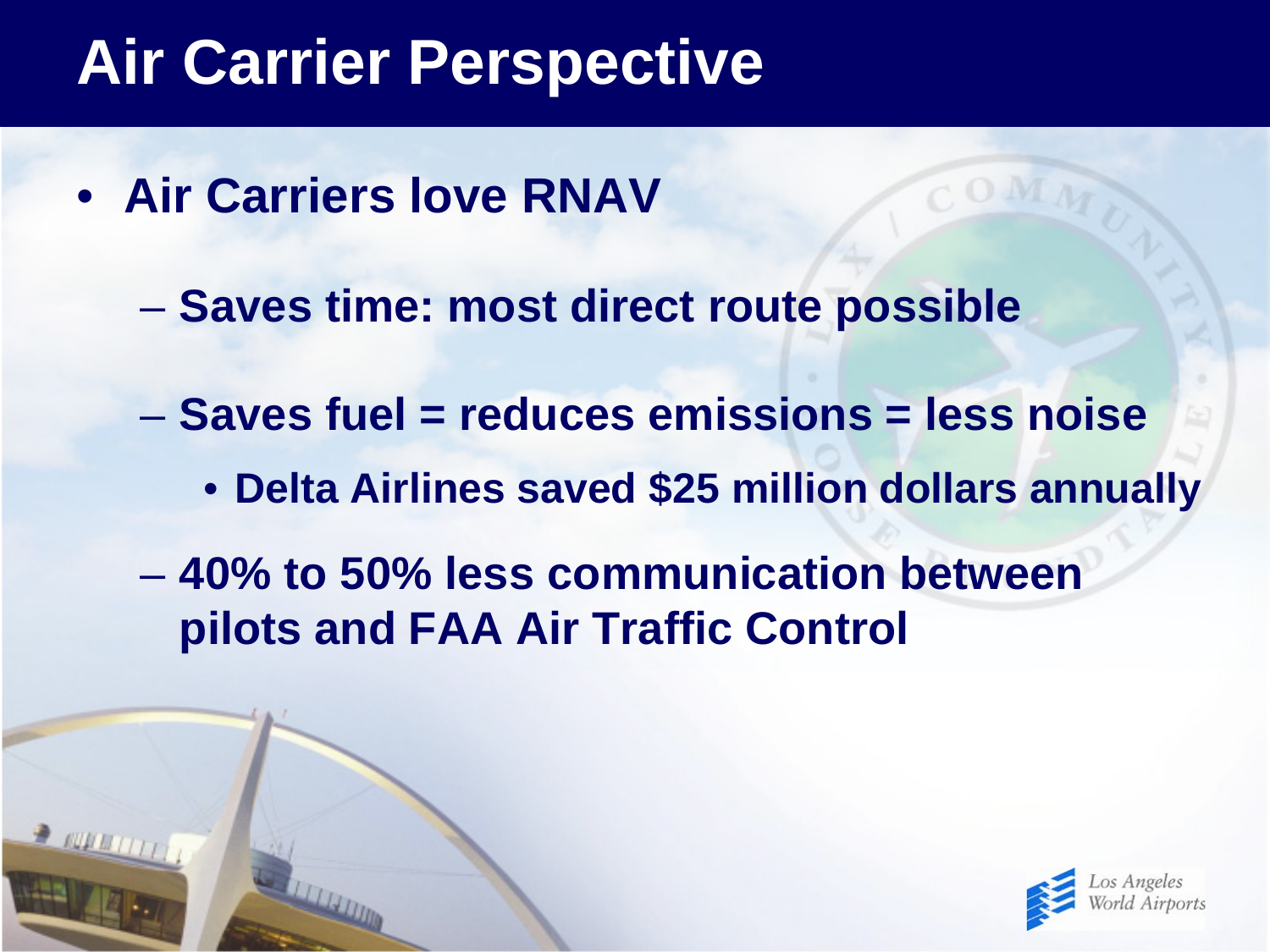# **Land Use Compatibility Issues**

- **Shrinking noise contours may lead to opening up compatible land use to residential development**
- **As contours shrink, real estate brokers may no longer need to provide potential homeowner aviation disclosure**
- **Give realistic expectations to community**